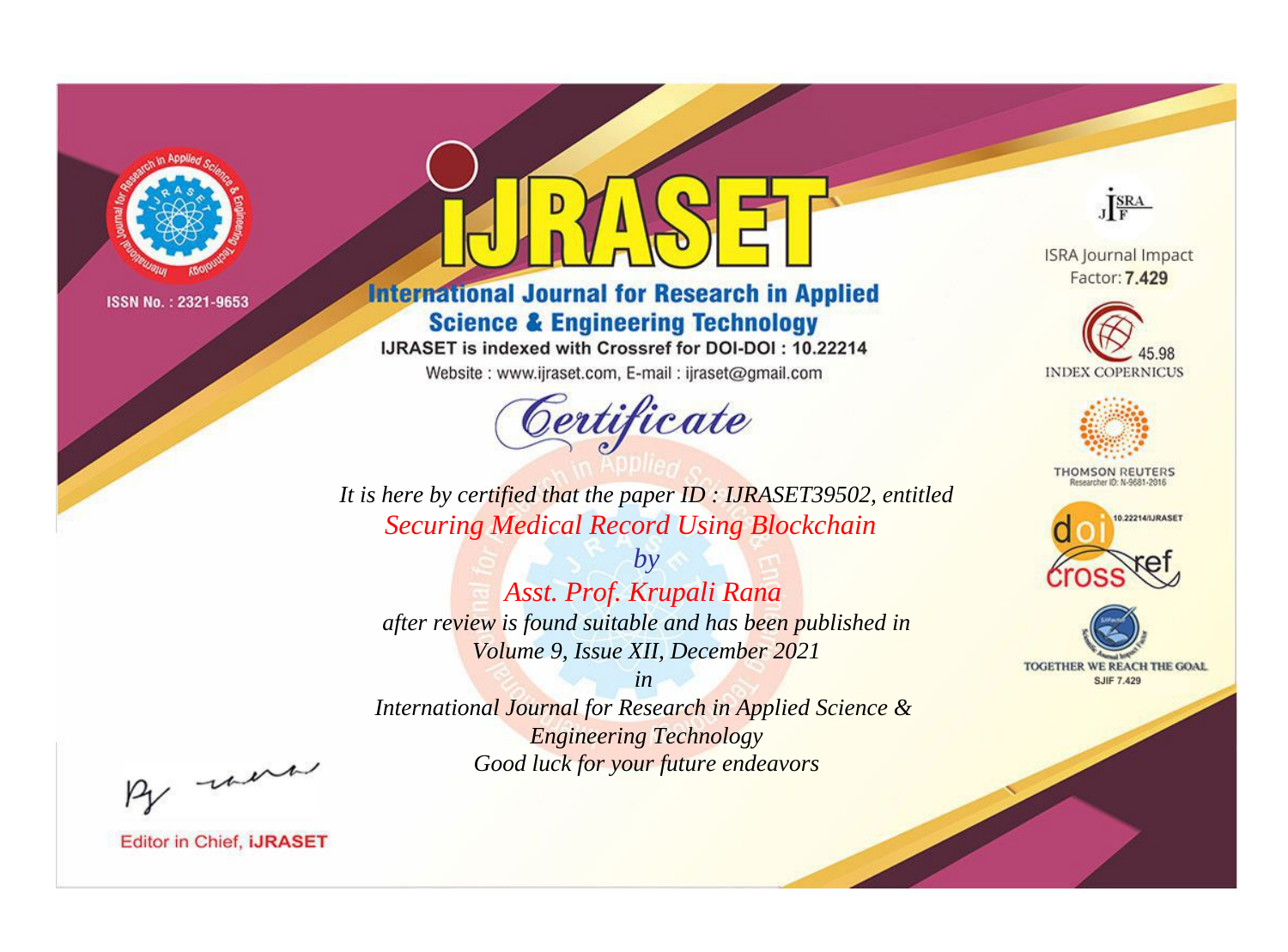

# **International Journal for Research in Applied Science & Engineering Technology**

IJRASET is indexed with Crossref for DOI-DOI: 10.22214

Website: www.ijraset.com, E-mail: ijraset@gmail.com



JERA

**ISRA Journal Impact** Factor: 7.429





**THOMSON REUTERS** 



TOGETHER WE REACH THE GOAL **SJIF 7.429** 

It is here by certified that the paper ID: IJRASET39502, entitled **Securing Medical Record Using Blockchain** 

 $b\nu$ Prajapati Chirag after review is found suitable and has been published in Volume 9, Issue XII, December 2021

 $in$ International Journal for Research in Applied Science & **Engineering Technology** Good luck for your future endeavors

By morn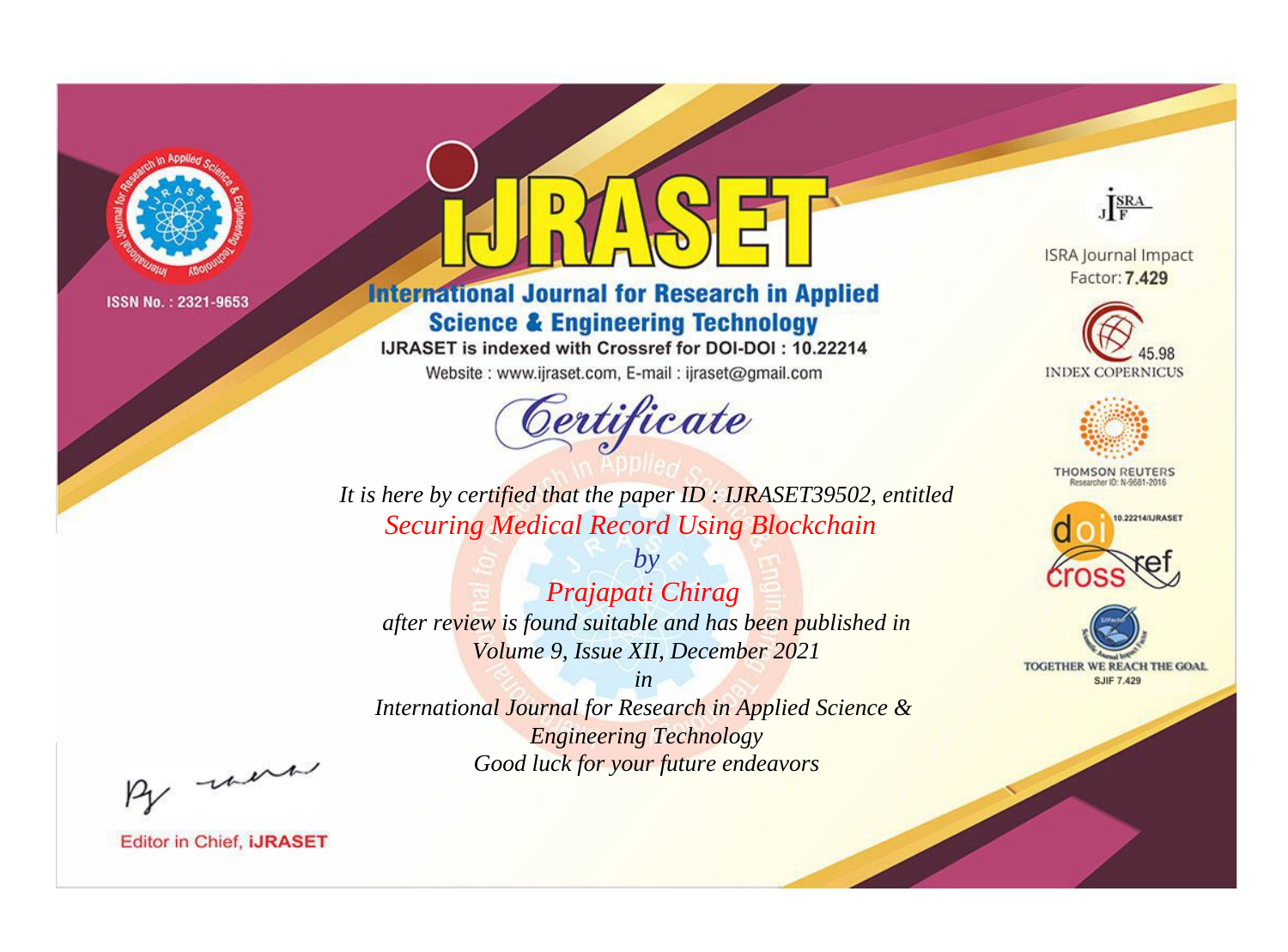

# **International Journal for Research in Applied Science & Engineering Technology**

IJRASET is indexed with Crossref for DOI-DOI: 10.22214

Website: www.ijraset.com, E-mail: ijraset@gmail.com



JERA

**ISRA Journal Impact** Factor: 7.429





**THOMSON REUTERS** 



TOGETHER WE REACH THE GOAL **SJIF 7.429** 

It is here by certified that the paper ID: IJRASET39502, entitled **Securing Medical Record Using Blockchain** 

 $by$ Suraj Verma after review is found suitable and has been published in Volume 9, Issue XII, December 2021

 $in$ International Journal for Research in Applied Science & **Engineering Technology** Good luck for your future endeavors

By morn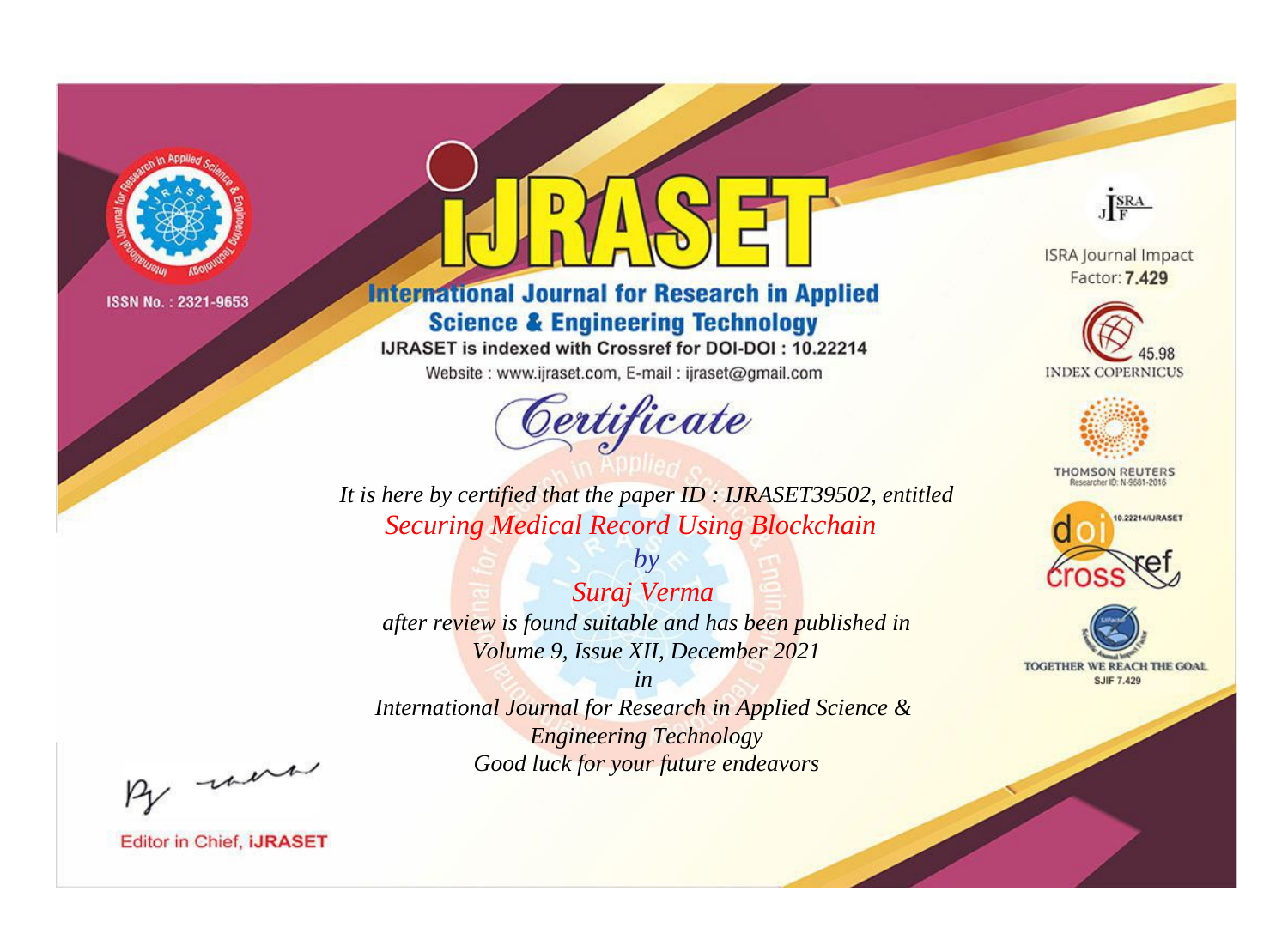

# **International Journal for Research in Applied Science & Engineering Technology**

IJRASET is indexed with Crossref for DOI-DOI: 10.22214

Website: www.ijraset.com, E-mail: ijraset@gmail.com



JERA

**ISRA Journal Impact** Factor: 7.429





**THOMSON REUTERS** 



TOGETHER WE REACH THE GOAL **SJIF 7.429** 

It is here by certified that the paper ID: IJRASET39502, entitled **Securing Medical Record Using Blockchain** 

 $by$ **Tekeshwar Singh** after review is found suitable and has been published in Volume 9, Issue XII, December 2021

 $in$ International Journal for Research in Applied Science & **Engineering Technology** Good luck for your future endeavors

By morn